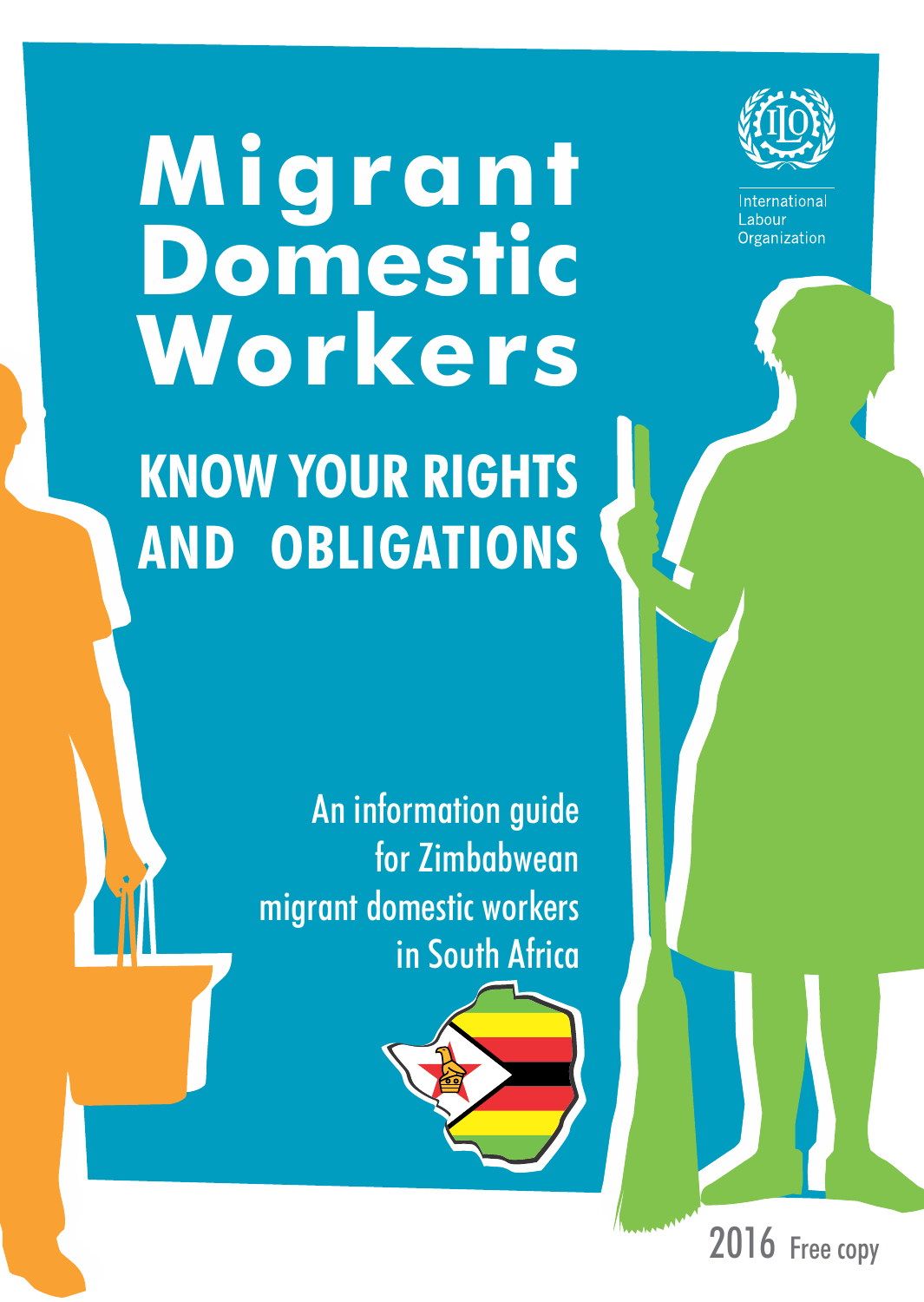# CONTENTS

- **1. WHAT IS THE GUIDE ABOUT?**
- **2. BEFORE LEAVING**
- **3. YOUR BASIC HUMAN RIGHTS IN SOUTH AFRICA**
- **4. YOUR RIGHTS AS A DOMESTIC WORKER IN SOUTH AFRICA**
- **5. SENDING MONEY BACK HOME**
- **6. RETURNING HOME**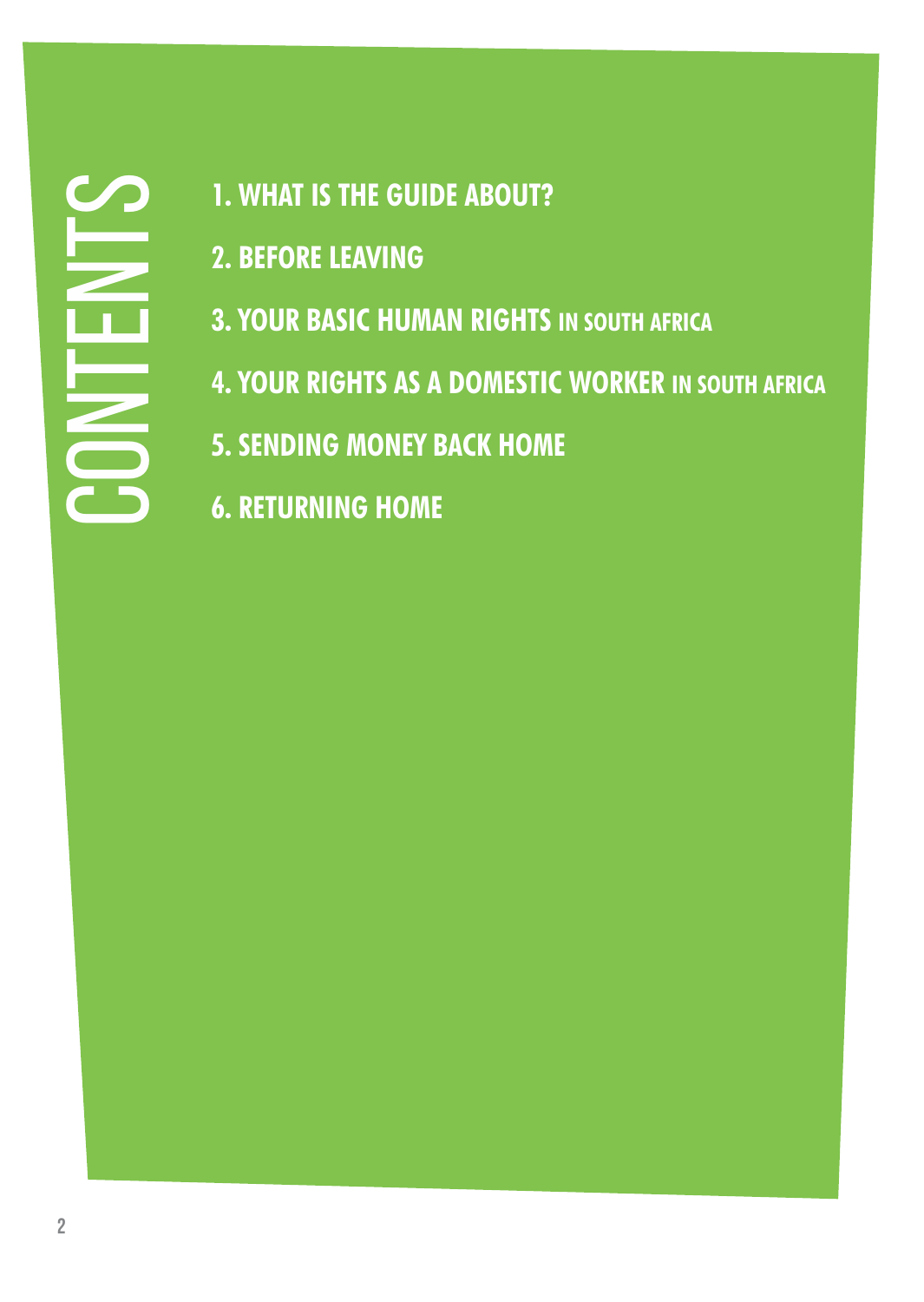# 1. WHAT IS THE GUIDE ABOUT ?

This information guide is published by the organisations listed on the back cover.

Its objective is to provide up-to-date, reliable information to people from Zimbabwe who are planning to work as domestic workers in South Africa or are already employed as such in South Africa.

The guide provides information on:

- the things you should know before taking the decision to leave and when preparing to exit Zimbabwe;
- during your stay in South Africa:
- $\cdot$  your rights and obligations as a human beina:
- and as a domestic worker

The guide also provides information about sending money back home and about returning safely to your Zimbabwe.

Each section provides a list of useful contact numbers and resources.

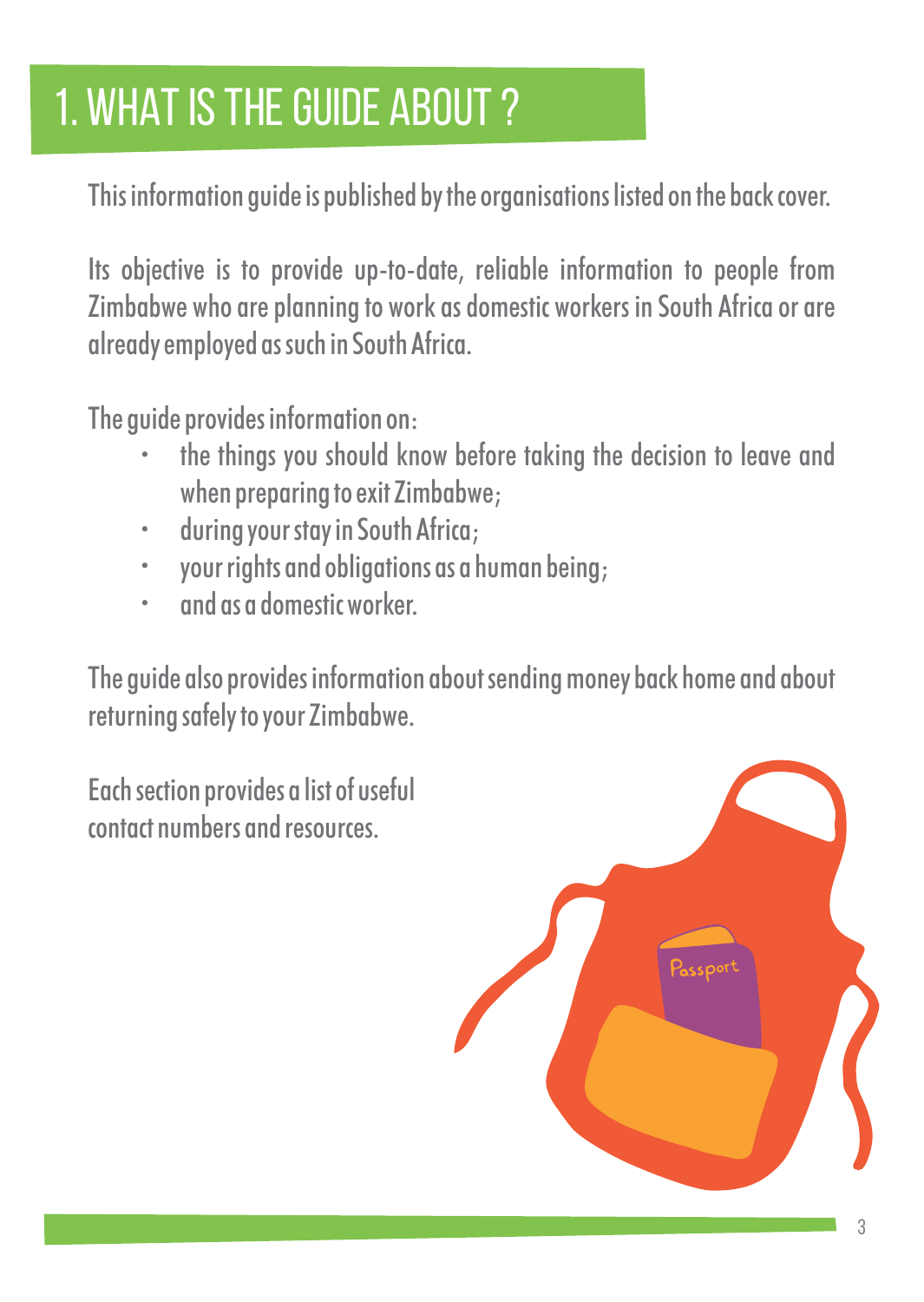# 2. BEFORE LEAVING

### **Taking your decision:**

- Only make your decision on the basis of verified information: do not trust anyone simply on their word; ask questions to different people.
- Compare the income you are currently earning and the minimum income you can reasonably hope for in South Africa.
- Trv to work out all your costs including accommodation, transport to work, food & toiletries, etc to see whether you will be able to save anything.
- Who will look after your family (children, elderly, parents) while you are away? Will you be able to send them money?
- $\cdot$  Will your children's education be monitored by someone reliable?
- During your trip to South Africa and while working there, will you be at risk: physically, legally, financially?
- Do you have a plan B (someone you can trust to assist) if things do not work out as planned?
- $\cdot$  Will you be travelling safely to your destination?
- Do you have enough financial means to support yourself should you be without income for some time?
- Do you know your rights and how to claim them?
- You should also know about South African laws. It will be your obligation to obey and respect them.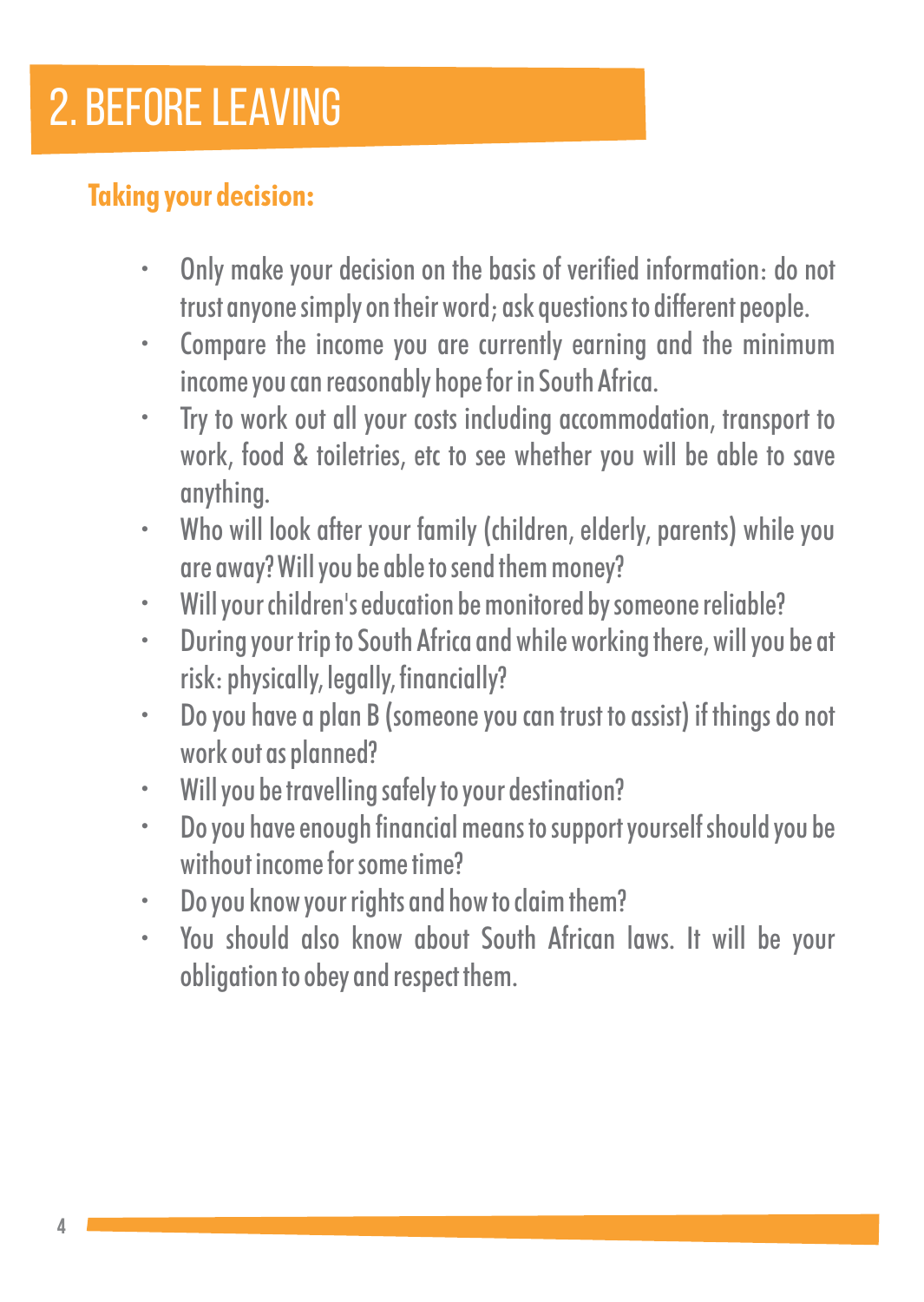### **Before exiting the country:**

- Make sure you have a firm job offer preferably in writing and detailed indications of your conditions of work (wages, hours of work, accommodation, overtime, rest periods, etc).
- $\cdot$  Make sure you have the appropriate immigration permit/visa that will allow you to stay and work legally in South Africa.
- Make certified copies of all your documents and leave them in a safe place at home.
- $\cdot$  If possible, having a bank account in your name in Zimbabwe to keep your savings would be helpful.
- Plan your trip through safe means of transport.
- Beware of smugglers: Travelling illegally to South Africa exposes you to the dangers of human trafficking and exploitation.
- Take all your official documents (passport, work certificates, birth certificate, diplomas, etc) and useful telephone numbers with you.
- $\cdot$  Inform a trusted friend or relative of your new contact details (telephone, employer's address) in South Africa.

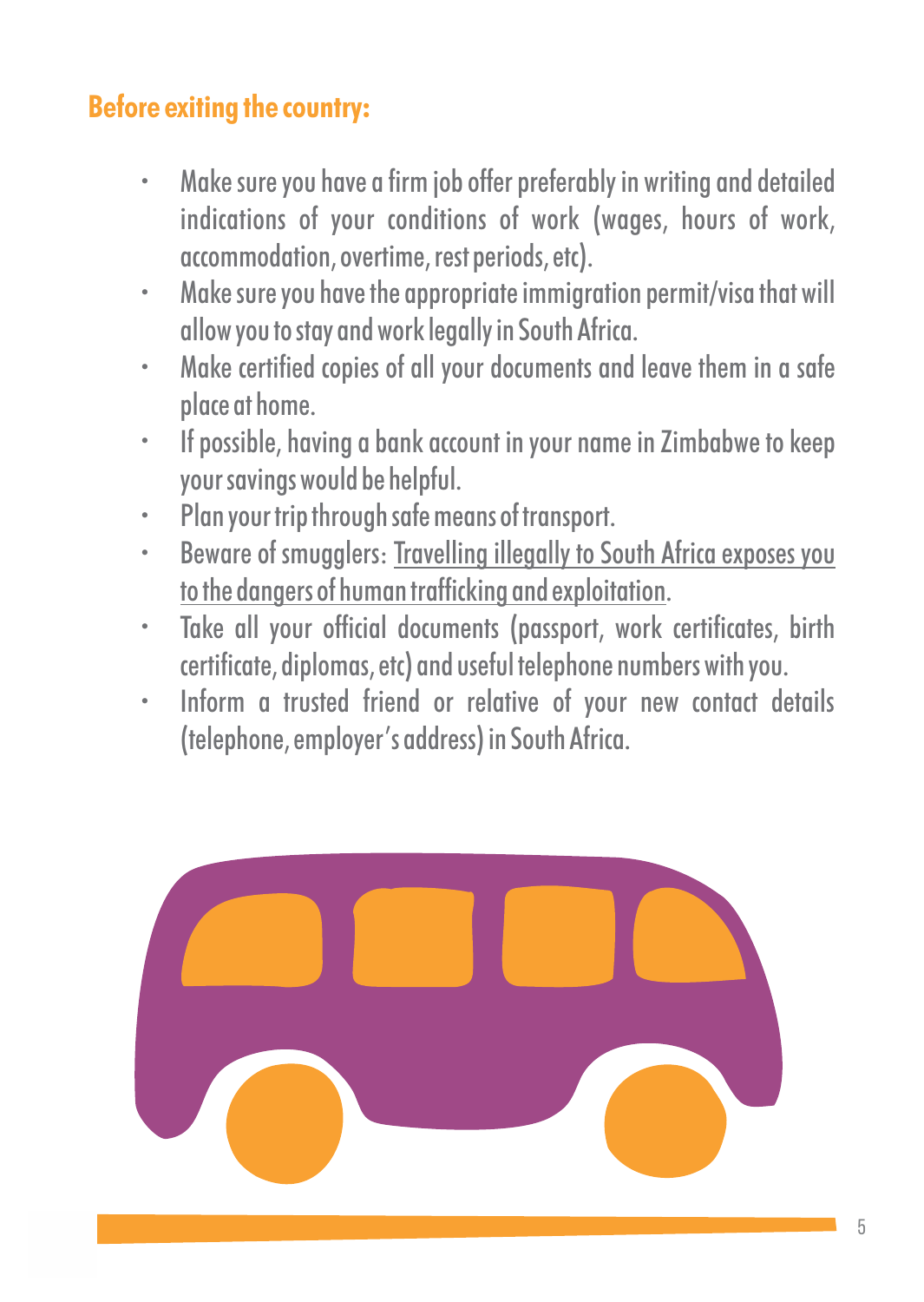### **Recommendations:**

- If you have secured a job through an employment agency from South Africa, check with the South African Department of Labour whether this agency is legally registered in South Africa;
- If you are recruited through a Zimbabwe-based agency, check their credentials with the Zimbabwean Ministry of Public Service, Labour & Social Welfare;
- $\cdot$  Employment agencies are NOT allowed to charge you any fee to offer you employment or to deduct any amounts from your salary during your employment;
- \* You can visit the Migration Reception and Information Centre at the Beit Bridge Border Post for information on conditions of employment in South Africa, health and HIV/AIDS.

### **South African immigration rules:**

- Zimbabweans may travel to South Africa for 90 days at a time without requesting a visa prior to entering South African territory AND provided they have a valid passport;
- 90-day visas are only visitor's visas; they DO NOT give you the right to work in South Africa;
- $\cdot$  In order to work legally in South Africa, you need a work visa before entering South Africa (see Home Affairs website). To apply for a work visa, you need to contact the South African Consulate in Harare or a branch of the South African Department of Home Affairs in South Africa.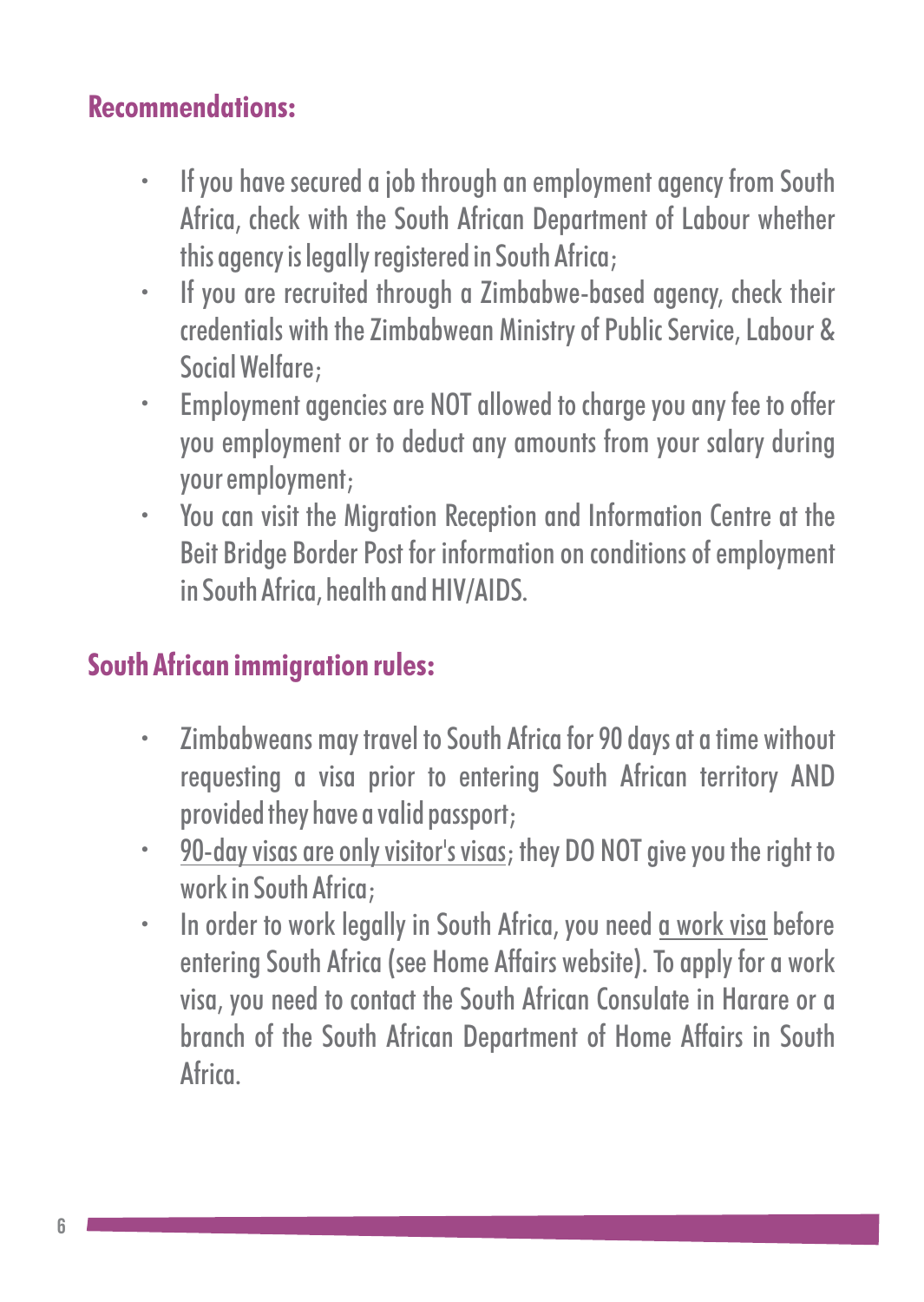## **Useful numbers:**

- **South African Consulate in Harare:**  +263 4 749654 | 7 Elcombe Road, Belgravia, Harare
- **South African Department of Labour:**  +27 (0)86 0022 198 | www.labour.gov.za
- **South African Department of Home Affairs:**  +27 (0)8600 601 190 Toll Free Hotline www.dha.gov.za/index.php/immigration-services
- **Zimbabwe Ministry of Public Service, Labour & Social Welfare:** +263 7 03871 / 7 05151 | www.mpslsw +263703871/705151 | www.mpslsw.gov.zw
- **Zimbabwe Consulate in South Africa:** +27 (0)11 615 5879 | www.zimbabweconsulate.co.za zimjohannesburg@zimfa.gov.zw | admin@zimbabweconsulate.co.za 13 A Boeing Road, West Bedfordview, Johannesburg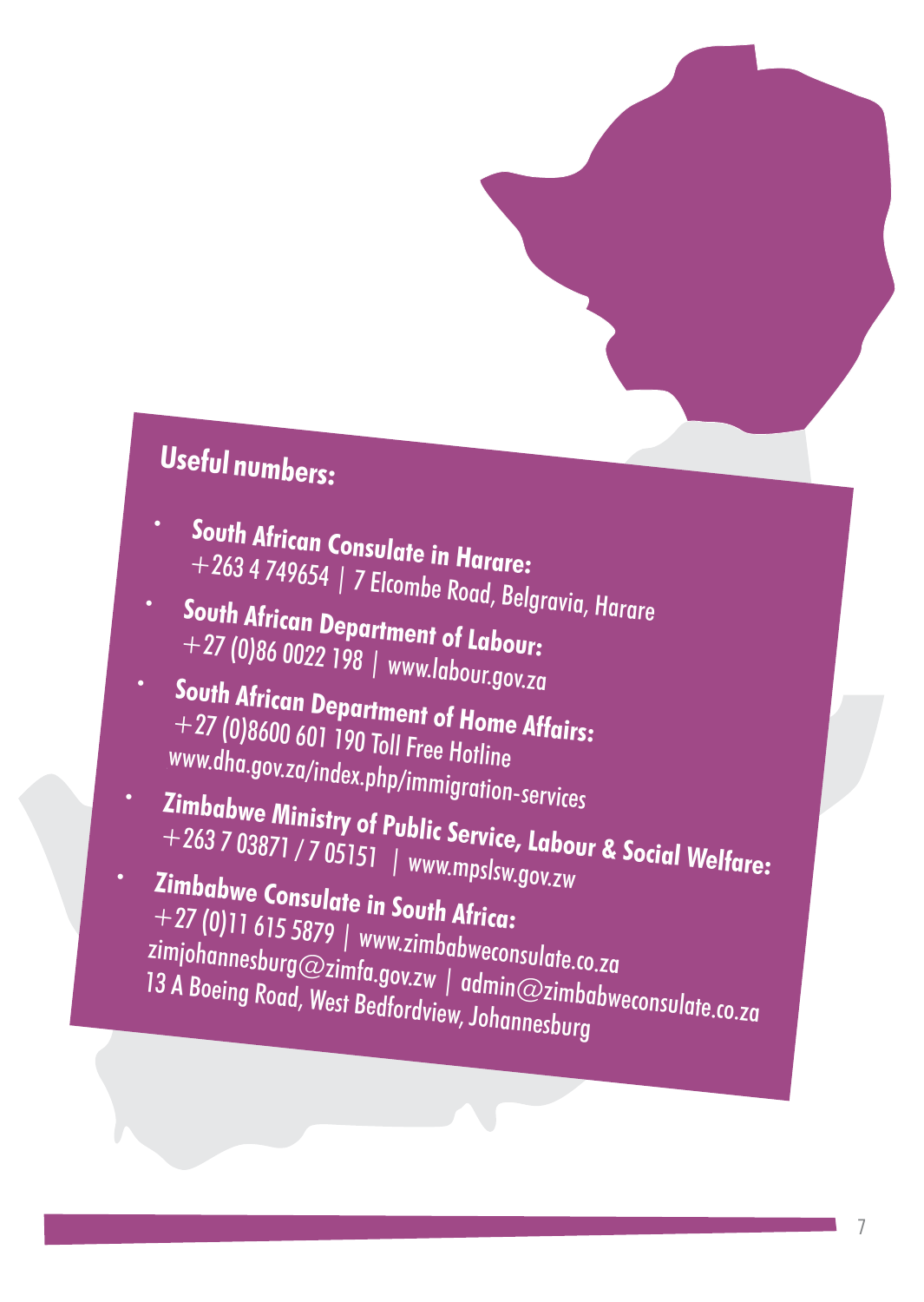# **3. YOUR BASIC HUMAN RIGHTS IN SOUTH AFRICA**

### **Which Human Rights are guaranteed in South Africa?**

In South Africa, the list of Human Rights is contained in the Bill of Rights, Chapter 2 of the South African Constitution, the highest law in the country.

### **These rights apply to all including:**

- Non South Africans
- $\cdot$  Domestic workers
- Non South African domestic workers
- $\cdot$  Undocumented / Illegal migrant domestic workers
- $\cdot$  When you have been arrested and are detained by the police

### **What can I do if my rights have been violated?**

- $\cdot$  Seek help and protection from someone I trust
- Seek redress from the police at your nearest police station
- Seek protection and assistance from human rights organisations
- Report and protect myself
- Join a trade union

Here are some basic rights you enjoy and must respect while in South Africa: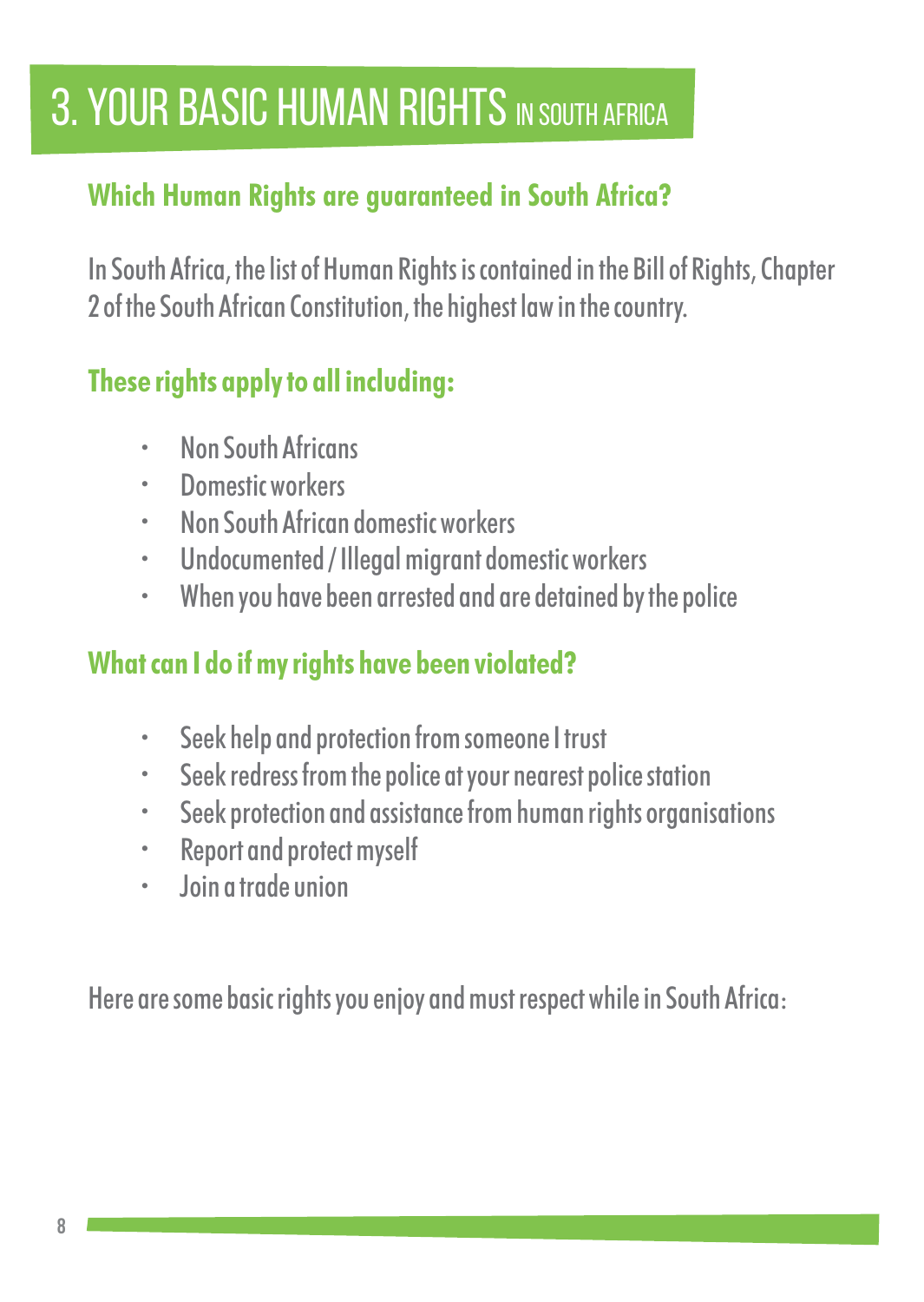| Life                                              | You have the right to life.                                                                                                                                                                                                                   |
|---------------------------------------------------|-----------------------------------------------------------------------------------------------------------------------------------------------------------------------------------------------------------------------------------------------|
| <b>Human Dignity</b>                              | Your dignity must be respected and protected.                                                                                                                                                                                                 |
| <b>Slavery, Servitude</b><br>and Forced Labour    | Slavery, servitude and forced labour are not<br>hewolln                                                                                                                                                                                       |
| <b>Equality</b>                                   | You cannot be discriminated against.                                                                                                                                                                                                          |
| <b>Freedom and Security</b><br>of the Person      | You cannot be detained without trial, tortured or<br>punished cruelly. Domestic violence is not allowed.                                                                                                                                      |
| Privacy                                           | You cannot be searched or have your home or<br>possessions searched without the proper procedures<br>being followed by the police.                                                                                                            |
| Freedom of Religion,<br><b>Belief and Opinion</b> | You can believe and think whatever you want and<br>can follow the religion of your choice or not follow<br>any.                                                                                                                               |
| <b>Political Rights</b>                           | You can support the political party of your choice.<br>You are free to join a trade union.                                                                                                                                                    |
| <b>Movement</b>                                   | You can go and live anywhere in South Africa.                                                                                                                                                                                                 |
| <b>Just Administration Action</b>                 | Actions by the government must be fair.                                                                                                                                                                                                       |
| <b>Right to Basic Health Care</b>                 | Everyone has the right to basic health care from all<br>public hospitals whether you are documented or<br>not. Basic generally means if your life is endangered<br>or if you are in need of health care related to a<br>communicable disease. |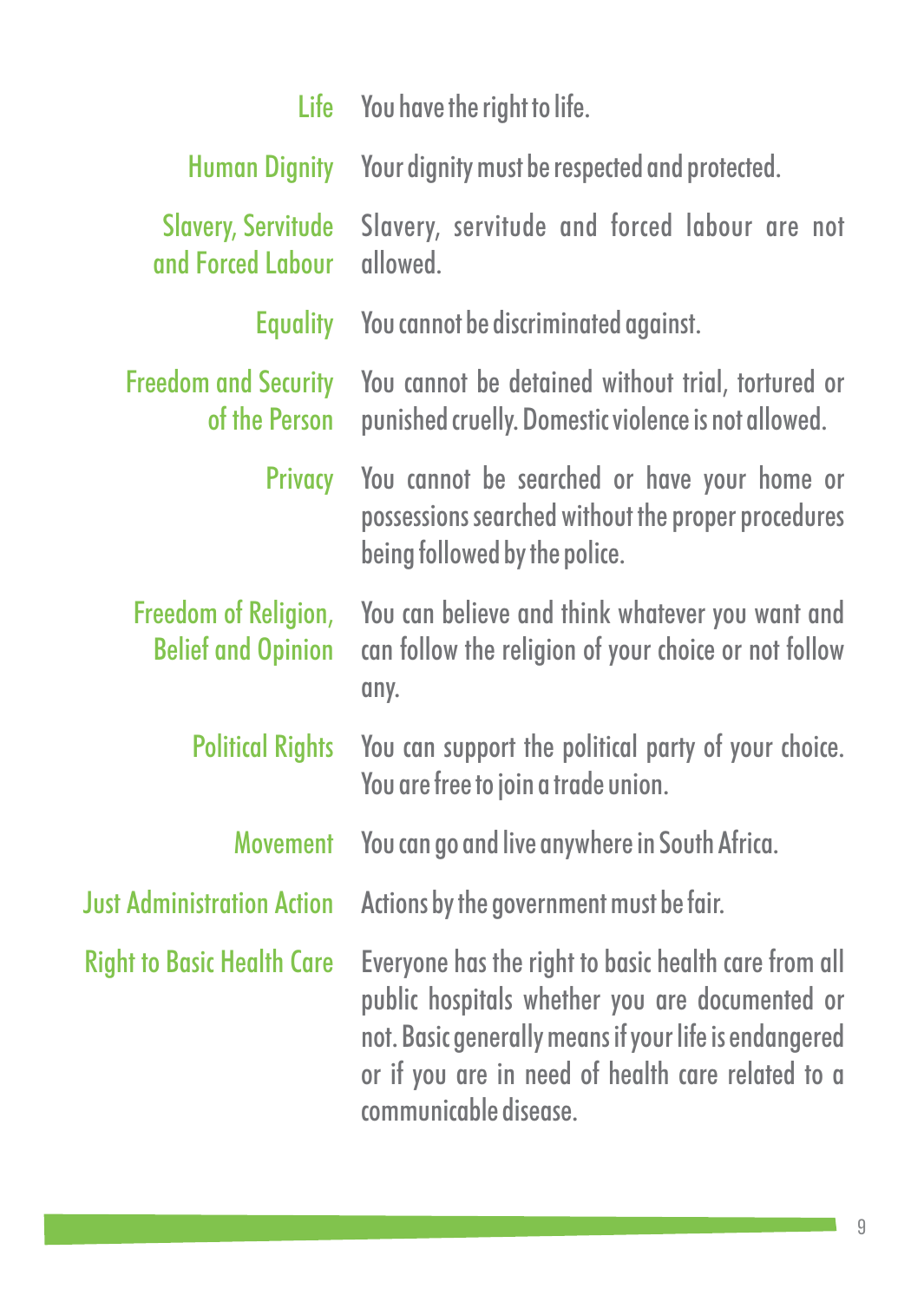### **Useful numbers:**

- **National Emergency numbers:**
- 10111 from landline | 112 from cell phone
- **Medical emergency:**<sup>10177</sup>
- **Public Protector (Rights violations):**
- TOLL FREE LINE 0800 11 20 40 **South African Human Rights Commission:** 011 877 3600
- **Consortium for Refugees and Migrants in South Africa:** 011 403
- 7560
	- **Lawyers for Human Rights:**
	- Durban 031 301 0531; Musina 015 534 2203; Durban 031 301 0531;<br>Pretoria 012 320 2943

Lawyers for Human Rights:<br>Johannesburg 011 339 1960; Cape Town 021 424 8561;<br>Johannesburg 014 Area

- **Section 27: Section 27: CONTEX 64100** | www.section27.org.[za](http://www.section27.org.za)<br>Johannesburg + 27 (0)11 356 4100 | www.section.gnd Poverty **PASSOP** (People Against Suffering, Oppression and Poverty):
- + 27 (0)76 671 4708 | www.passop.co.za 413-414, Tulbagh Centre, Hans Strijdom Avenue Lane, Cape Town City Centre, Cape Town See numbers of Zimbabwe consulate in SA in previous section.
	-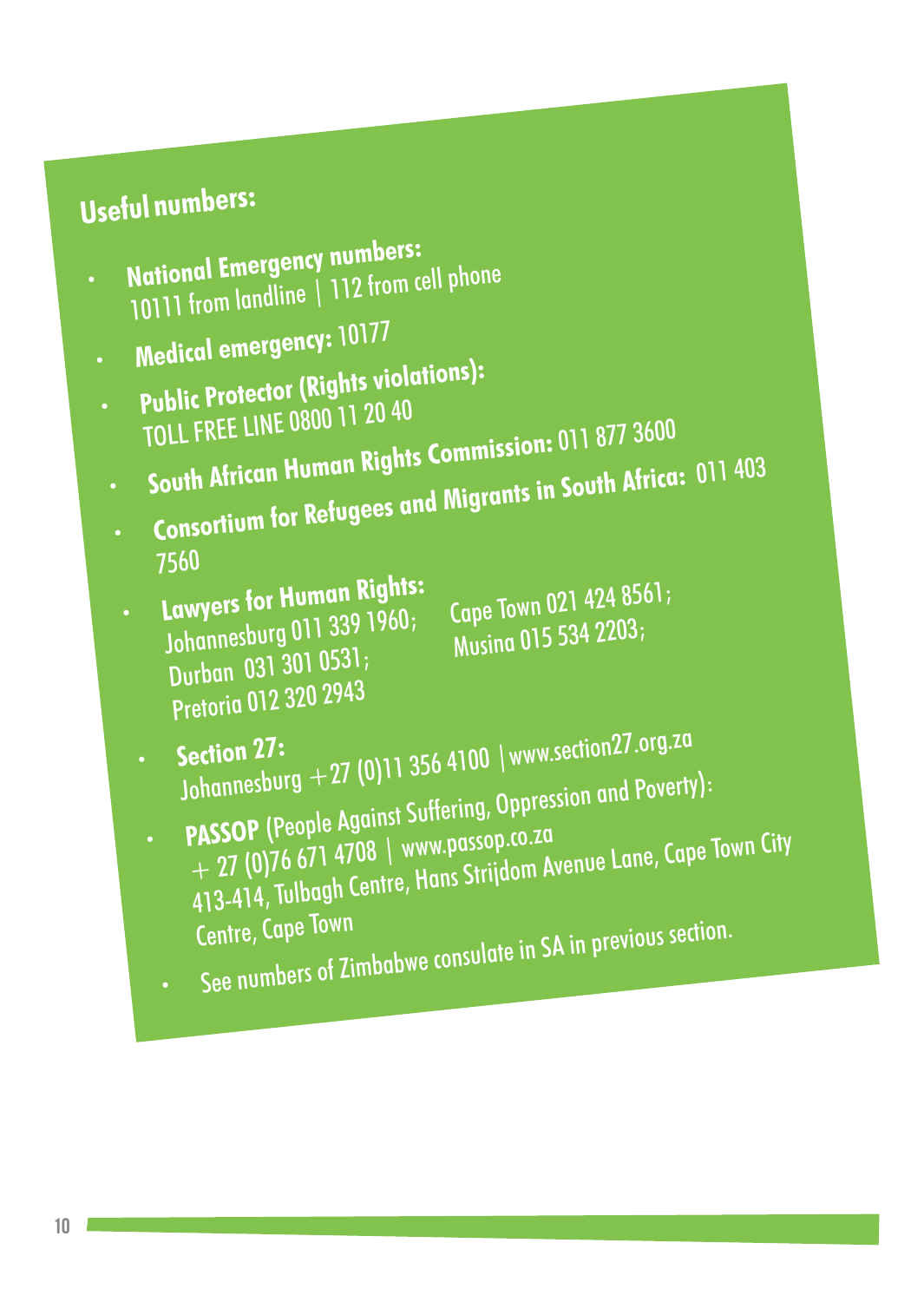# 4. YOUR RIGHTS AS A DOMESTIC WORKER IN SOUTH AFRICA

### **Is domestic work protected and regulated in South African law?**

In South Africa, domestic work is regulated by the **Basic Conditions of Employment Act**and the **Labour Relations Act**. In addition, specific aspects, such as minimum wage rates, are negotiated from time to time. This is **Sectoral Determination**.

The following indications are taken from these laws and regulations. They apply to all domestic workers working in private households, employment services, gardeners and drivers but NOT to domestic workers employed on farms. Sectoral Determination applies to South Africans and non-South Africans, legal and illegal, documented and undocumented workers alike.

The **Unemployment Insurance Fund (UIF)** contributions and entitlements only apply to documented (passport and work visa) migrant workers provided you are registered and even if you DO NOT have a South African 13-digit green bar-coded ID. UIF can give you access to benefits in periods of unemployment or maternity leave.

**Minimum wages** (for workers who work more than 27 hours / week): Urban areas (as from  $1^{\circ}$  Dec. 2015):<br>Rural areas (as from  $1^{\circ}$  Dec. 2015).<br>R 1993.82 Rural areas (as from 1<sup>st</sup> Dec. 2015):

### **Working hours:**

Normal hours (excluding overtime) A domestic worker may not be made to:

- work more than 45 hours a week
- work more than nine hours per day for a five day work week
- work more than eight hours a day for a six day work week.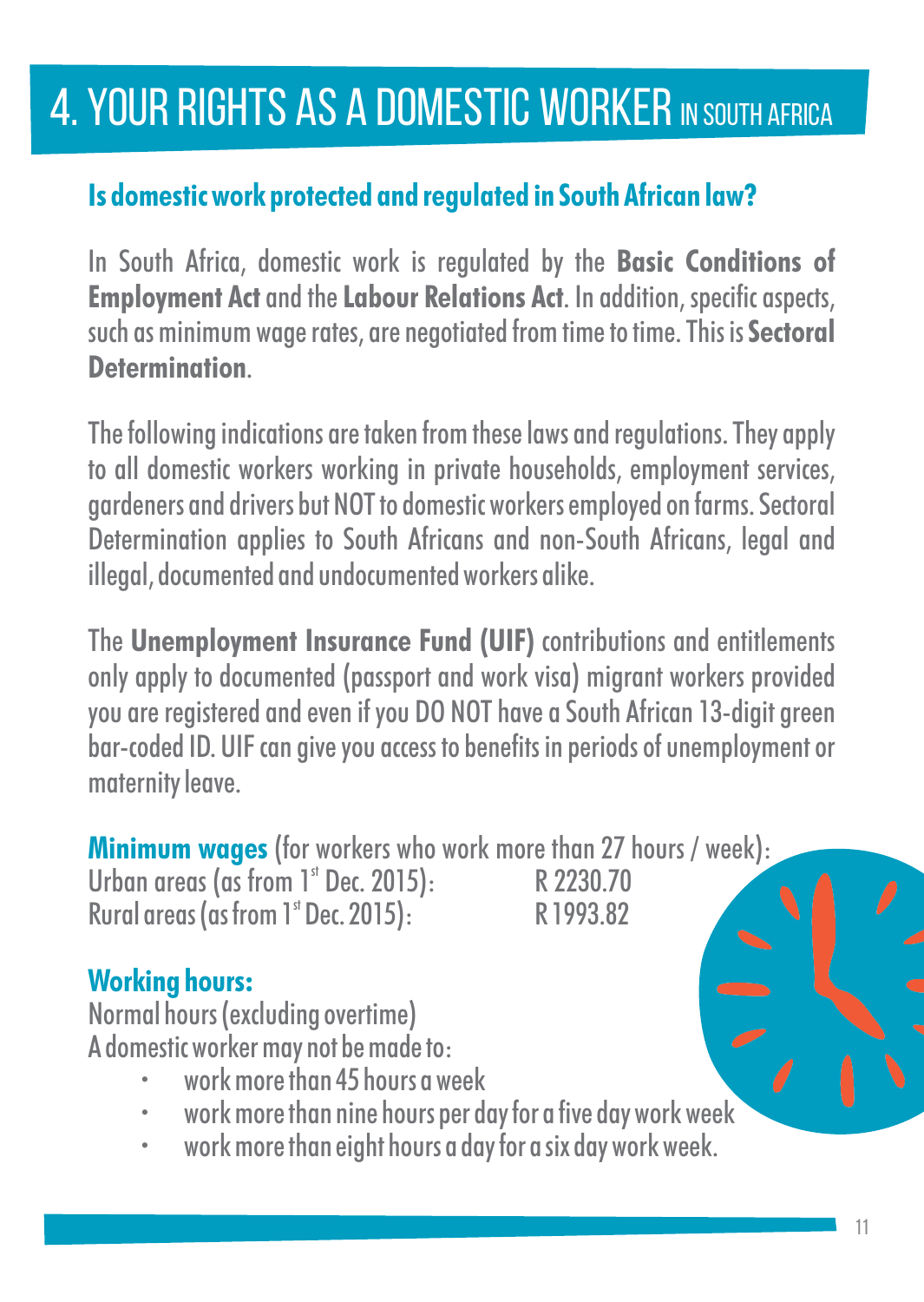**Overtime** 

- A domestic worker may not work more than 15 hours overtime per week but
- may not work more than 12 hours on any day, including overtime.
- Overtime must be paid at one and a half times the employee's normal wage or an employee may agree to receive paid time-off.

### Rest periods

Domestic workers are also entitled **to daily and weekly rest periods**. Sunday, night work and stand-by can only be by prior consent and must be compensated at rates higher than normal wages (see details in Department of Labour Guide).

### **Leave:**

Domestic workers are entitled to:

- <sup>Ÿ</sup> no less than three weeks of **paid annual leave**;
- $\cdot$  six weeks of **paid sick leave** per cycle of 36 months on presentation of medical certificate;
- $\cdot$  five days of paid family responsibility leave.

### **Maternity leave:**

Domestic workers are entitled to **at least four consecutive months' maternity leave**. The employer is not obliged to pay the domestic worker for the period for which she is off work due to her pregnancy. However the employer may pay the domestic worker part of her salary during maternity leave. The employer is NOT allowed to dismiss the domestic worker because she is pregnant.

### **No work under the age of 15:**

The Sectoral Determination prohibits employment of any person under the age of 15.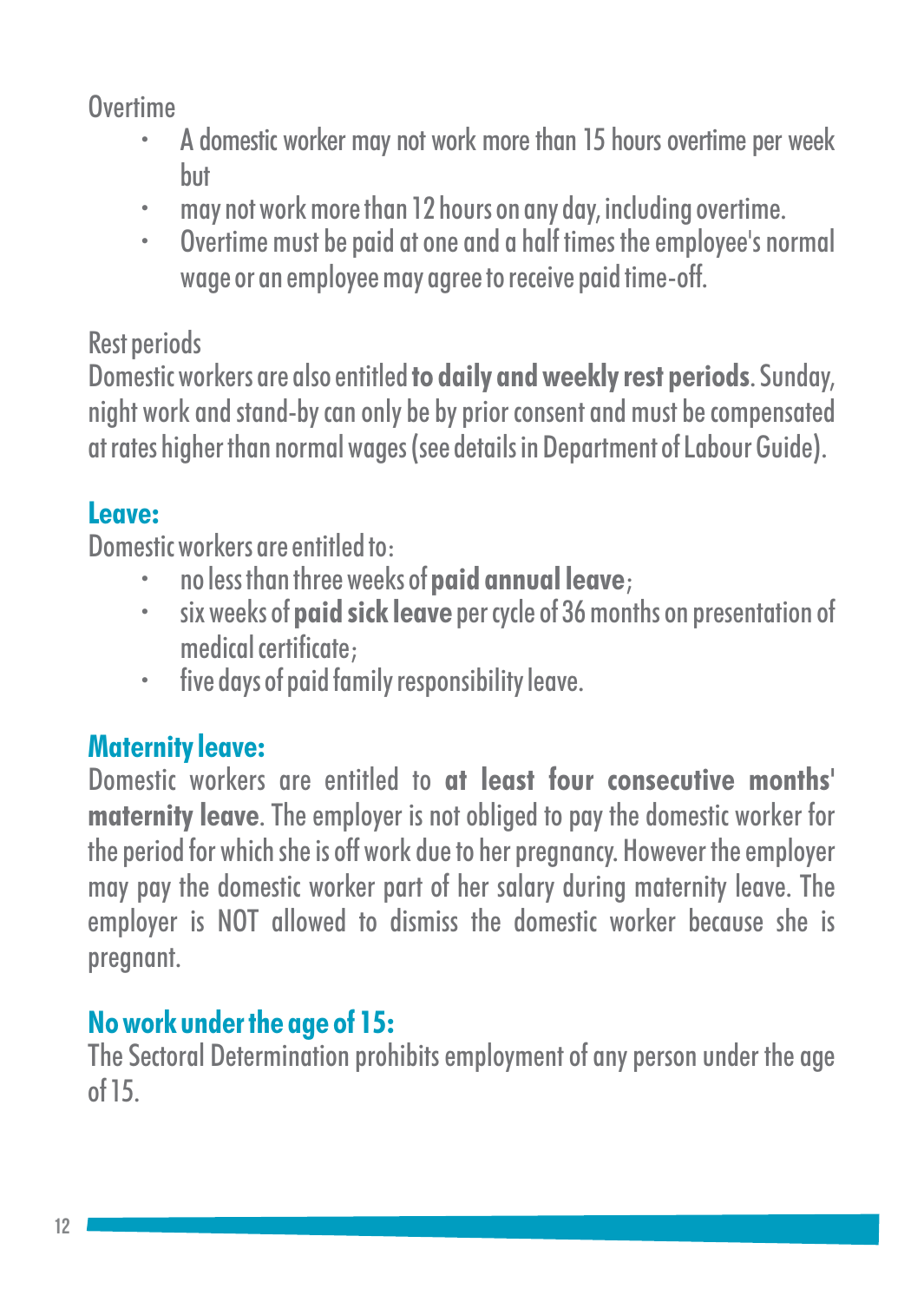### **Deductions from wages and live-in:**

The Sectoral Determination prohibits an employer from deducting any monies from the worker's wages without his/her written permission. A deduction of not more than 10% of the wage may be deducted for a room provided it is kept in a good condition, has at least one window and a door, which can be locked, and he/she has access to a bathroom.

The South African **Compensation for Occupational Diseases Act (CODA)** gives access to benefits in case of injury at the workplace. It covers foreign domestic workers. In case of injury incurred at work, you may want to claim from the Compensation Fund.

### **Contract:**

An employer must supply a domestic worker with written particulars of employment, containing the following:

- Full name and address of the employer
- Name and occupation of the domestic worker or a brief description of work
- Addresses of various places of work
- Date on which employment began
- $\cdot$  Ordinary hours of work and days of work
- $\cdot$  Wage or the rate and method of payment
- The rate of pay for overtime work
- Any other cash payments
- Any payment in kind and the value thereof
- $\cdot$  How frequently wages will be paid
- Any deductions
- Leave entitlement
- The period of notice to terminate employment; or if employment was for a specific period, the date when employment is terminated.

Any provision, which sets conditions, which are less favourable than those set by the Determination, would be invalid.

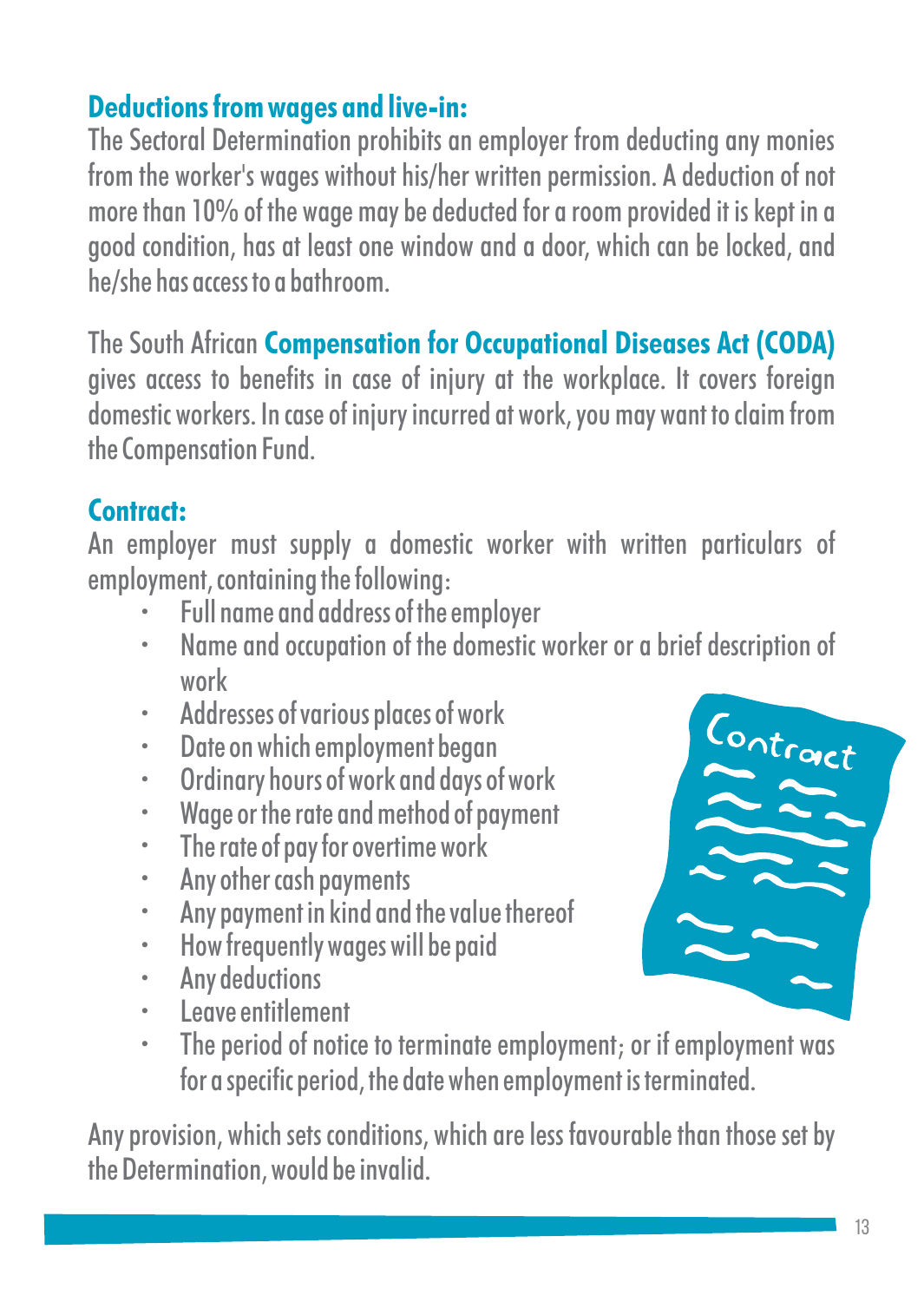### **Termination of employment:**

In terms of the Sectoral Determination, any party to an employment contract must give written notice, except when an illiterate domestic worker gives it, as follows:

- One week, if employed for six months or less<br>• Four weeks if employed for more than six mo
- Four weeks if employed for more than six months.

The services of a domestic worker may not be terminated unless a valid and fair reason exists and fair procedure is followed.

**Notice** must be explained orally by or on behalf of the employer to a domestic worker if he/she is not able to understand it.

The employer is required to provide the domestic worker who resides in accommodation supplied by the employer, a period of one month until the contract of employment could lawfully have been terminated.

All monies due to the domestic worker for any wages, allowance or other payments that have not been paid, paid time-off not taken and pro-rata leave must be paid.

If a domestic worker is dismissed without a valid reason or without a fair procedure, the domestic worker may approach the Commission for Conciliation, Mediation and Arbitration (see contact details) (CCMA) for assistance.

A domestic worker is **free to join a trade union**.

### **Documentation:**

Confiscation of your passport and personal documentation either by a private employment agency or your employer is NOT PERMITTED.

[Section 4 is adapted from the South African Department of Labour's **Domestic Workers: What You Should Know**guide, 2012 and Sectoral Determination annual updates]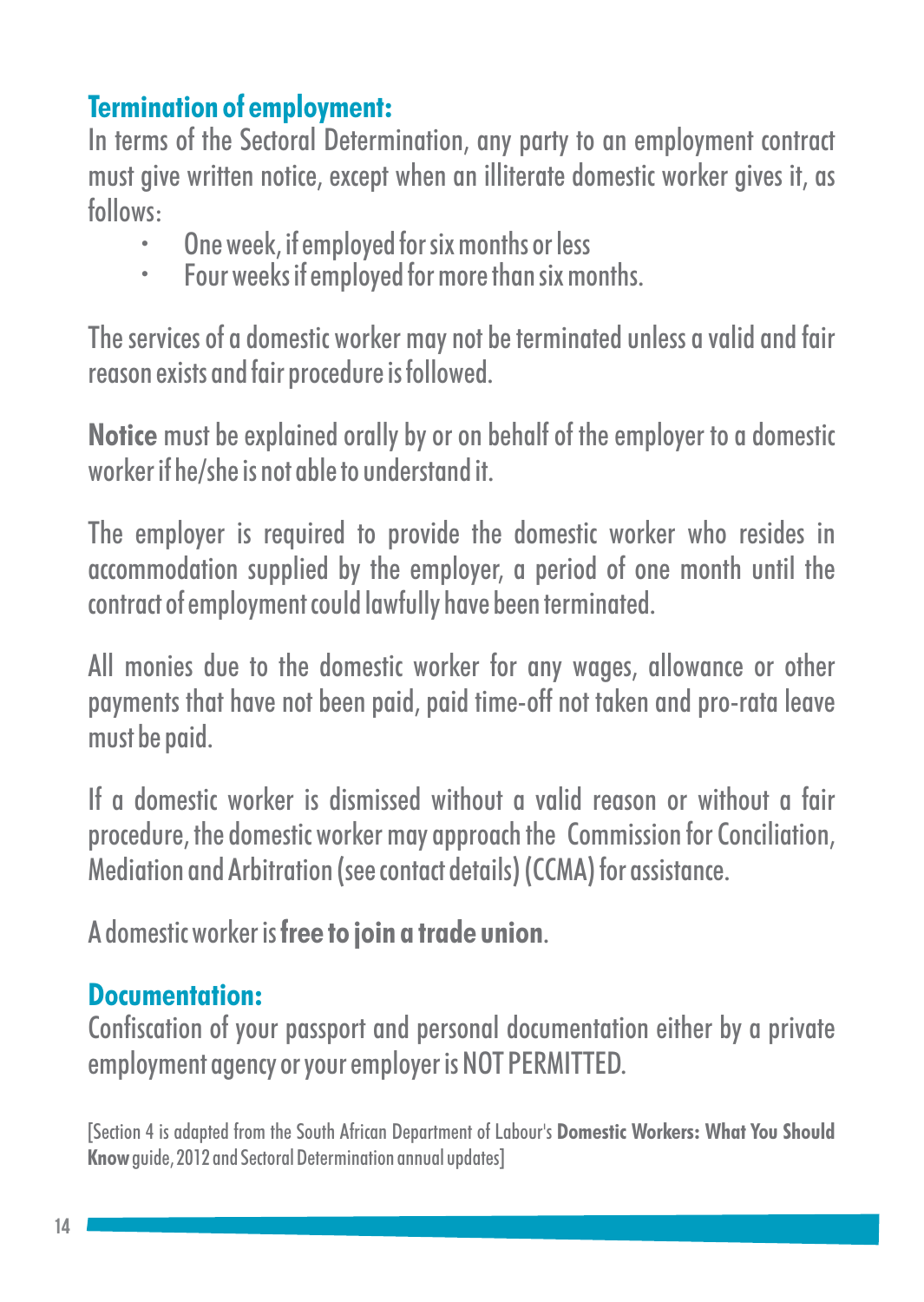### **Resources:**

- r. **Departmentof Labour** web page: All about domestic wor[k](http://www.labour.gov.za/DOL/find-more-info/all-about-domestic-workers)ers,<br>www.labour.gov.za/DOL/find-more-info/all-about-domestic-workers<br>SA Unemployment Insurance Fund: How to register with UIF,
- www.labour.gov.za/DOL/legislation/acts/how-tos/unemployment-<br>insurance-fund-uif/document.2007-06-06.9164797706<br>SA Compensation Fund: See Basic Guide to claiming for occupation
- **SA Compensation Fund:** See Basic Guide to claiming for occupation injury, www.labour.gov.za/DOL/legislation/acts/basic-guides/basic-guideto-claiming-compensation-for-occupational-injuries<br>**SA Labour centres**: see web site for full list or call +27 (0)86 0022 198
- 
- **Commission for Conciliation, Mediation and Arbitration (CCMA):** www.ccma.org.za | +27 (0)21 448 0044
- C. **South African Domestic Services and Allied W (SADSAWU)**: www.sadsawu.com | + 27 (0)21 448 0044
- **Migrants Workers Union of South Africa (MIWUSA):**<br>miwusa@webmail.co.za :
- **Zimbabwean Workers Union of South Africa (ZIWUSA):**<br>+27 (0)11 038 1616
- **Consortium for Refugees and Migrants in South Africa (CORMSA)**: www.cormsa.org.za | +27 (0)11 403 7560
- **PASSOP** (People Against Suffering, Oppression and Poverty):<br>+ 27 (0)76 671 4708 | www.passop.co.za 413-414, Tulbagh Centre, Hans Strijdom Avenue Lane, Cape Town City
- ŸSee numbers of Zimbabwe consulate in SA in previous section.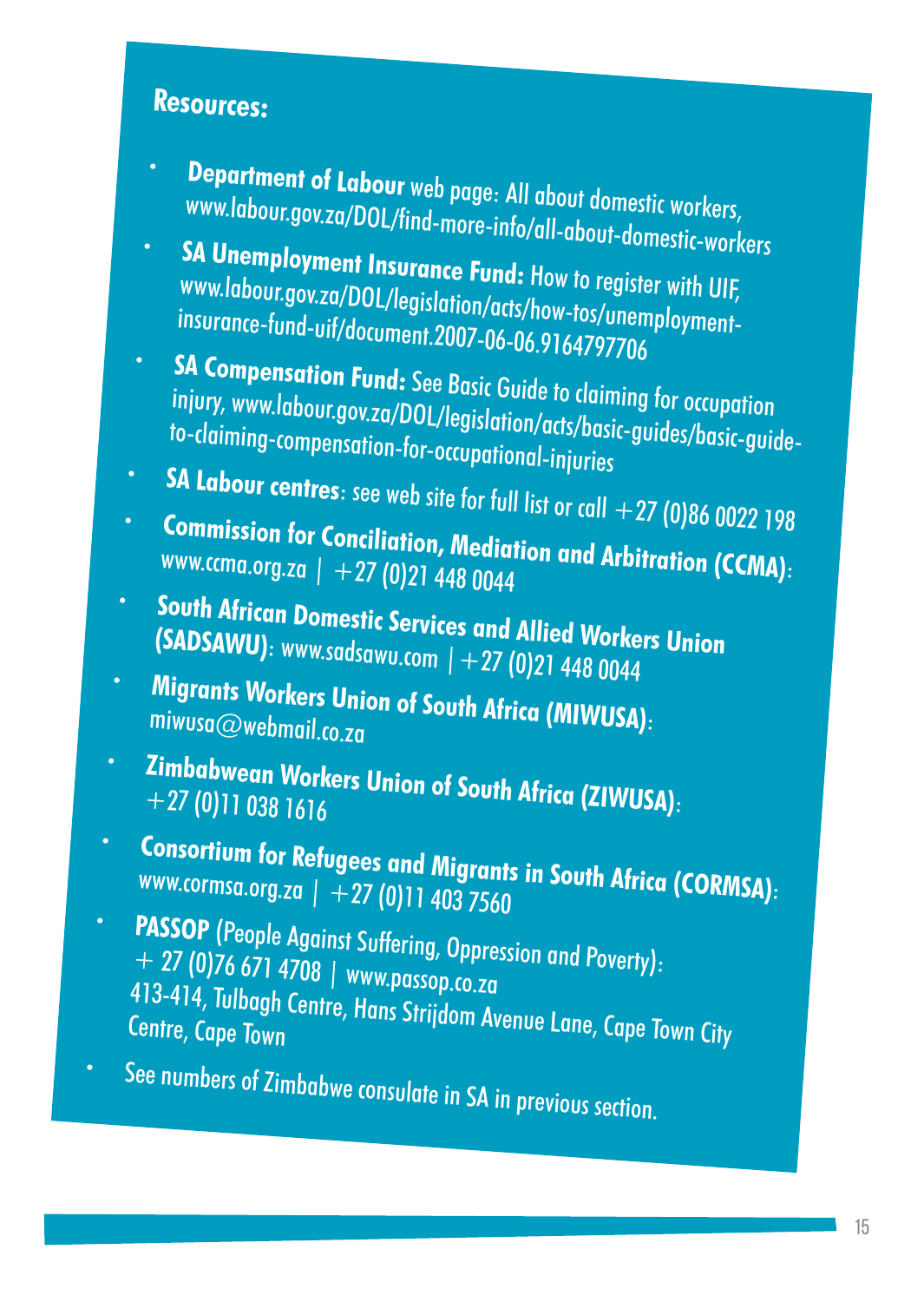# 5. SENDING MONEY HOME

- Only send cash home with a person you fully trust; however, you must be aware there is always a risk to lose that money. It may be worth exploring other possibilities.
- Several South African banks advertise free money transfer services to both sender and receiver to Southern African countries including Zimbabwe. These advertisements are often misleading and hidden costs may be attached. Also note that this is for people who have managed to open a bank account in those banks and have registered for online or telephone banking. Bank money transfer services for those without an account may be as high as 21% especially if sending a small amount.
- $\cdot$  For Zimbabwe, some available money transfer services are: Ecocash, Mukuru or Mama Money. They usually charge between 8 to 12% but transfer is done immediately. You register once in their offices in most South African cities and transfers are done from PicknPay, Spar, Checkers or Boxer supermarkets in South Africa to OK supermarkets, ATMS or even bank accounts in Zimbabwe.
- Another transfer service is Western Union. Fees are 8%
- Sending money safely is not the only aspect you should consider. How your money is utilised is also important. Some organisations can assist you with learning how to plan a household budget, find a reliable money saving scheme, save for the education of your children, to build a house, to buy land, or to plan for your old age.

DISCLAIMER: The institutions and organisations supporting this booklet do not in any way endorse the brands cited on this page. Brands are only cited for information purposes. Indications provided on this page should be checked at the time of transaction as they are subject to change.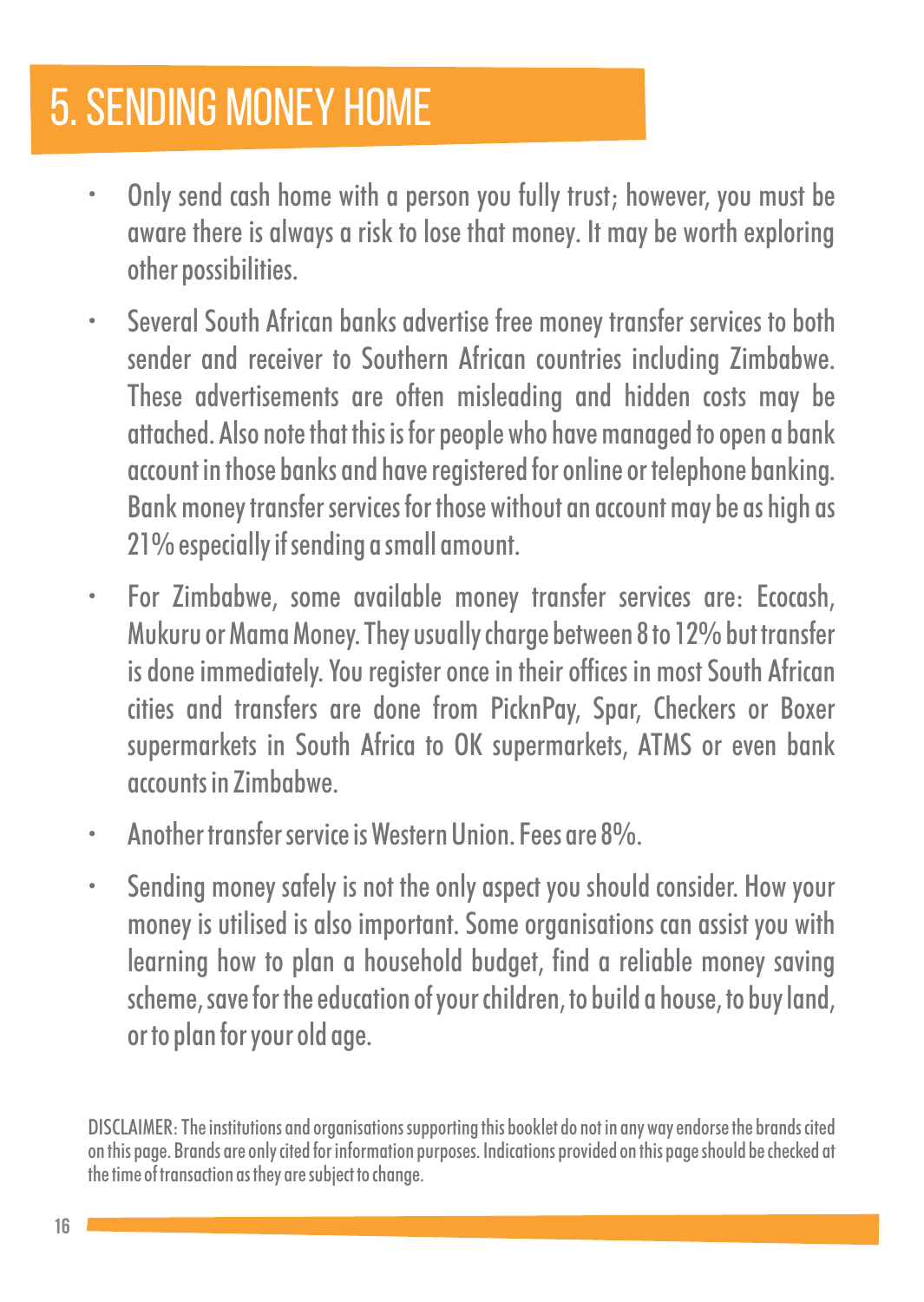### **Useful numbers:**

For financial education, see: **Ditsela Workers' Education Institute:**  www.ditsela.org.za

- $+27(0)11\,331\,04702$
- 4 Kruis Street (Cnr. Marshall Street), Johannesburg
- $+27(0)21959258121$
- 22 Prefeb Building, University of the Western Cape, Bellville, Cape Town

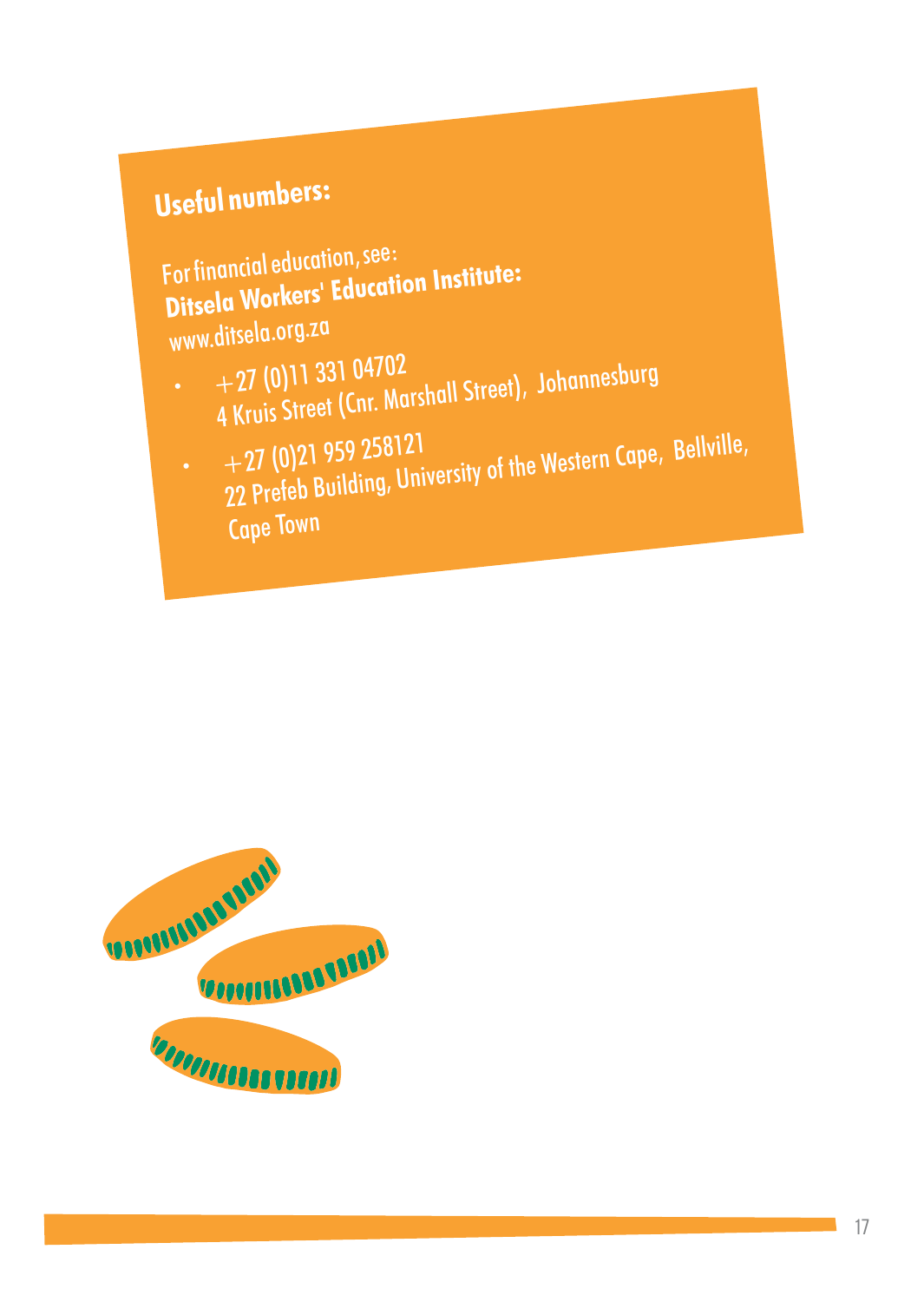# 6. RETURNING HOME

### **Returning for a period of leave:**

- $\cdot$  Ensure you have all your documentation with you;
- Clarify, if possible in writing, what your leave dates are with your employer; agree on your return date;
- $\cdot$  Having a contract in writing is the best guarantee not to be dismissed while you are away;
- $\cdot$  Ensure that you stick to visa expiry dates and apply for renewals or leave the country before **expiry**. **Failing to do so will expose you to a fine** at the border and to be declared an undesirable migrant for a period of two years preventing you from coming back **legally** into the country.

### **Returning permanently and settling back:**

- Ensure that you keep all the documents showing that you were employed and collect all due monies before you leave;
- You have the right to collect any due salary including if you have been arrested and detained, and if you are about to be deported back to your home country;
- Plan your return as much as possible: Where will you stay? What will your income be?
- \* Seek assistance from your ministry of labour if you have left unclaimed benefits in South Africa (see Useful numbers).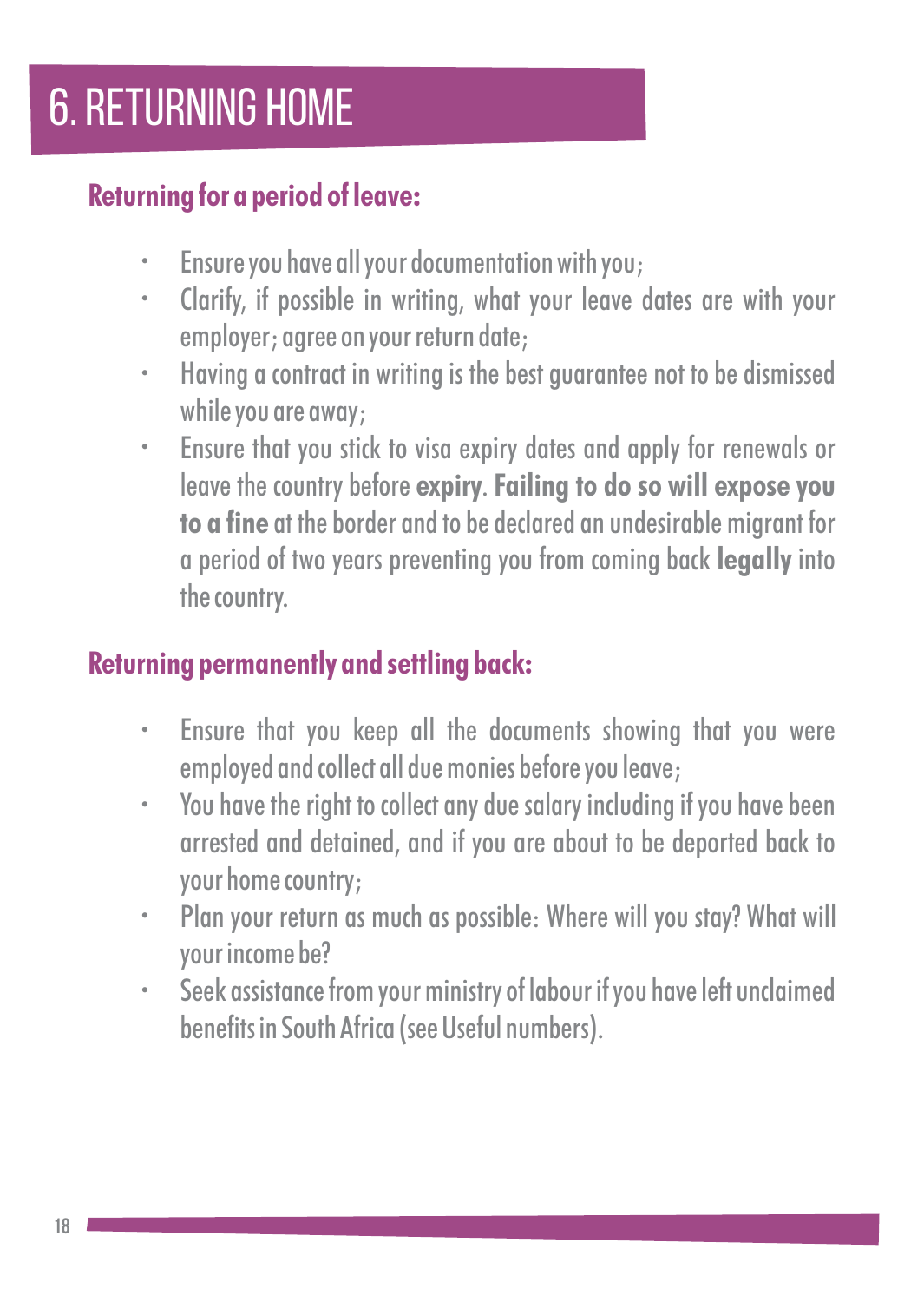# RETURNING TO ZIMBABWE

- \* If you are stranded on your return the National Ministry of Labour (MPSLSW) can provide you with overnight accommodation at the Beit Bridge and Plumtree Border Posts.
- You can also be assisted with transportation from the Border Post to your home destination.

# PERSONAL NOTES

Write here whatever information you find useful: